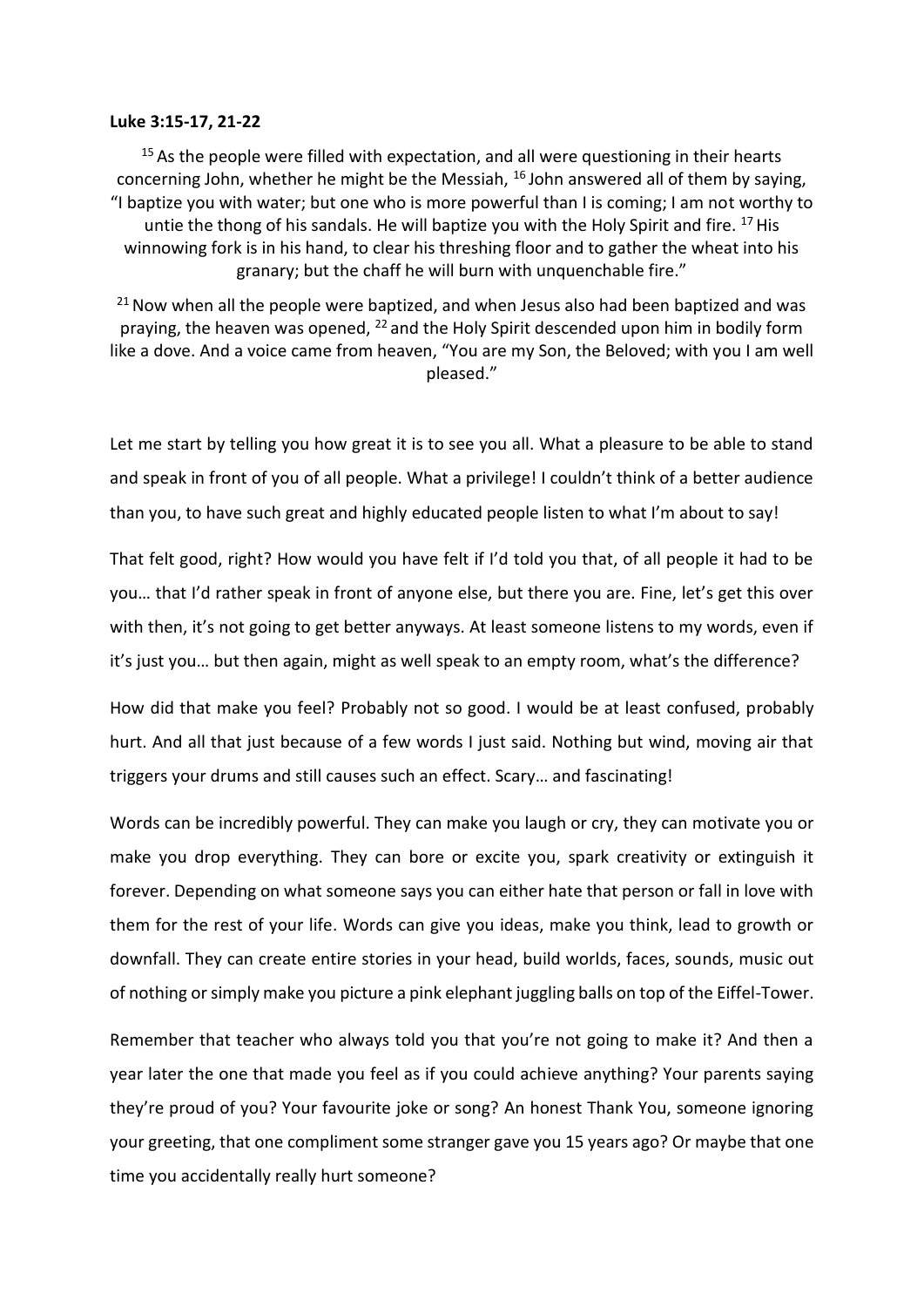## Nothing but wind, right?

How you say and communicate things has a huge impact and we're often not aware of that responsibility. Students belonging to a cultural minority perform significantly worse in exams if they've been told that they're ethnic group is less capable than others. So do female students in math exams if you tell them that men are better at it. Political systems that focus prison time on punishment rather than rehabilitation face higher rates of the same people committing crimes again, schools that focus on progress rather than deficits house happier and far more motivated students. It even goes so far that throughout history, authoritarian governments have repeatedly targeted authors and comedians out of fear, that one wellwritten commentary could make their entire ideology crumble, which was created and communicated using stylized speech as well by the way.

Now let's think about John for a moment: he was in a pretty tough spot if we consider what I just talked about. People were convinced that he might be the Messiah. What would you do? He wasn't some nobody in the first place. People came from all over the country looking for him to get baptized. He was already holding a lot of power and now they even start telling him that he could be their saviour. He'd be forgiven if at some point he started believing that too. And from there on it would have been a paved road for him. No one even knew Jesus that well yet and John already had many followers. He could have rallied them all and maybe seriously challenge Jesus' position. The odds were in his favour at least. Why didn't he take that opportunity? Must have been tempting. Maybe he wasn't interested in power, knew how corrupting it can be. Maybe he didn't even realize the opportunity or deliberately ignored it? Was it trust or faith that made him wait for Jesus and not raise himself? What a huge amount of loyalty towards someone you've never met, of whom you couldn't even be sure if he really existed. Or did he know?

I have no way of figuring out what it was that made John act the way he did in the end. He showed a great deal of both, trust and humility, and maybe even confidence. And he ended up right, Jesus did show up and he did turn out to be the one people were waiting for.

In fact, John did two things: On the one hand, he told everyone that he wasn't the Messiah and on the other hand announced his arrival with such fiery words that it must have left people speechless. He clearly knew how powerful words can be and therefore I believe could